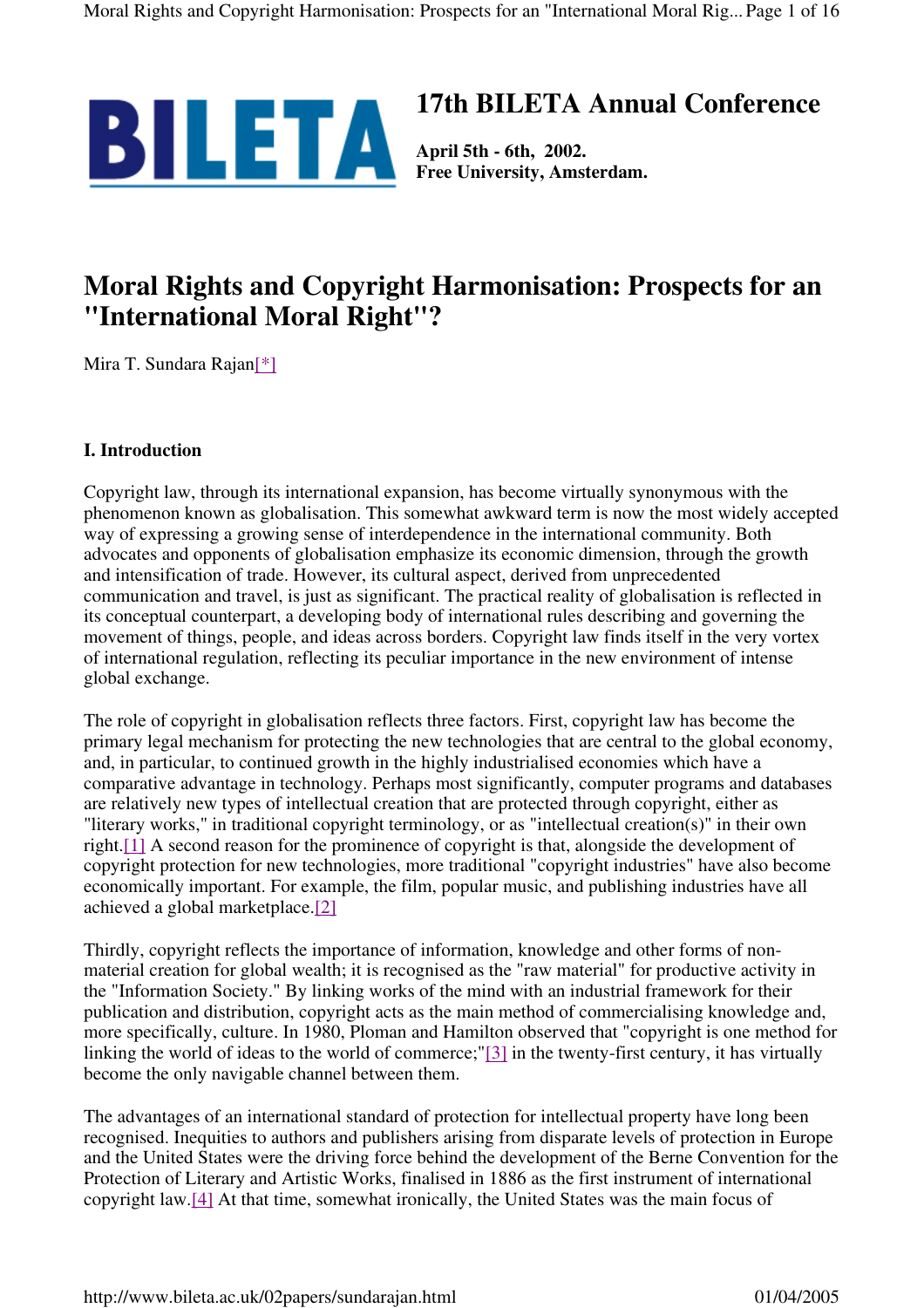international censure. European authors whose works were protected by copyright in their home countries found that their works were being "pirated" to the profit of American publishers, due to the lower standards of copyright protection that prevailed across the Atlantic.[5]

The approach to international copyright protection in the Berne Convention was to establish an international baseline standard, to which all member countries were supposed to adhere in their domestic legislation. The means by which individual countries chose to implement the standards in the Convention were left to their authorities. Like other instruments of public international law, the Berne Convention did not have specific measures for enforcement. Rather, the system was based largely on the aspiration towards international consensus in relation to copyright. Not surprisingly, the philosophical orientation of the Berne Convention reflects the intensive involvement of authors and artists' representatives in the negotiations. Article 1 states that the purpose of the Convention is to "constitute a Union for the protection of the rights of authors in their literary and artistic works," with no particular mention of trade or industry.

The contrast with approaches to international copyright in the present century could not be more striking. The Agreement on Trade-Related Aspects of Intellectual Property Rights (TRIPs), which has superseded the Berne Convention in importance, states clearly that its main objective is "to promote effective and adequate protection of intellectual property rights" in order to "reduce distortions and impediments to international trade, and...to ensure that measures and procedures to enforce intellectual property rights do not themselves become barriers to legitimate trade."[6] The TRIPs Agreement states that "Members shall be free to determine the appropriate method of implementing [its]...provisions within their own legal system in practice." However, in case of disagreements, the copyright provisions and standards of each country are subject to adjudication by an international trade dispute-settlement panel, which is empowered to impose economic penalties across any area of trade upon the defendant.[7] To date, the adjudication of the Dispute Settlement Body suggests that its approach to intellectual property standards will be strict, technical and specialised, rather than comprehensive and creative.[8] Moreover, its ability to accept alternative methods of implementation depends on its capacity to understand and evaluate them within the particular legal contexts of diverse member countries.

International lawyers have emphasized this "linkage" of intellectual property rights with international trade dispute settlement as the single most significant accomplishment of the World Trade Organisation.[9] Copyright lawyers cannot fail to note additionally that this new framework for international copyright has also fundamentally altered the theory and practice of copyright law. Copyright has always represented a delicate balance between a territorially-based right derived from statute and international rules governing the cross-border movement of works; cultural and commercial interests in knowledge; and, in fundamental terms, the power of authors to control their works against publishers who commercialise them, and a public that receives, experiences and reuses them. The TRIPs Agreement has now tipped this balance strongly to one side; but there is little agreement among negotiators and policy-makers as to how this new balance of power is likely to affect the arts, creativity, or cultural heritage in the long-term.

In the international drive towards the standardisation of copyright norms, one aspect of copyright law remains conspicuously exempt. This is the area of *droit moral,* or "moral rights," which offers legal protection for the personal, "moral" interests of authors and artists in their works.[10] Interestingly, authors' moral rights have been recognised as especially important for the protection of creativity in the environment of digital technology.[11] However, moral rights have generated persistent international controversy, and efforts to harmonise protection have been consistently unsuccessful. International copyright standards have largely been developed through three distinct processes: the TRIPs/WTO system, the World Intellectual Property Organisation (WIPO),[12] and the Copyright Harmonisation Directives of the European Union, whose international influence far exceeds their regional effects.[13] In all three processes, attempts have been made to include moral rights, but none of them has been able even to generate a proposal for an internationally-viable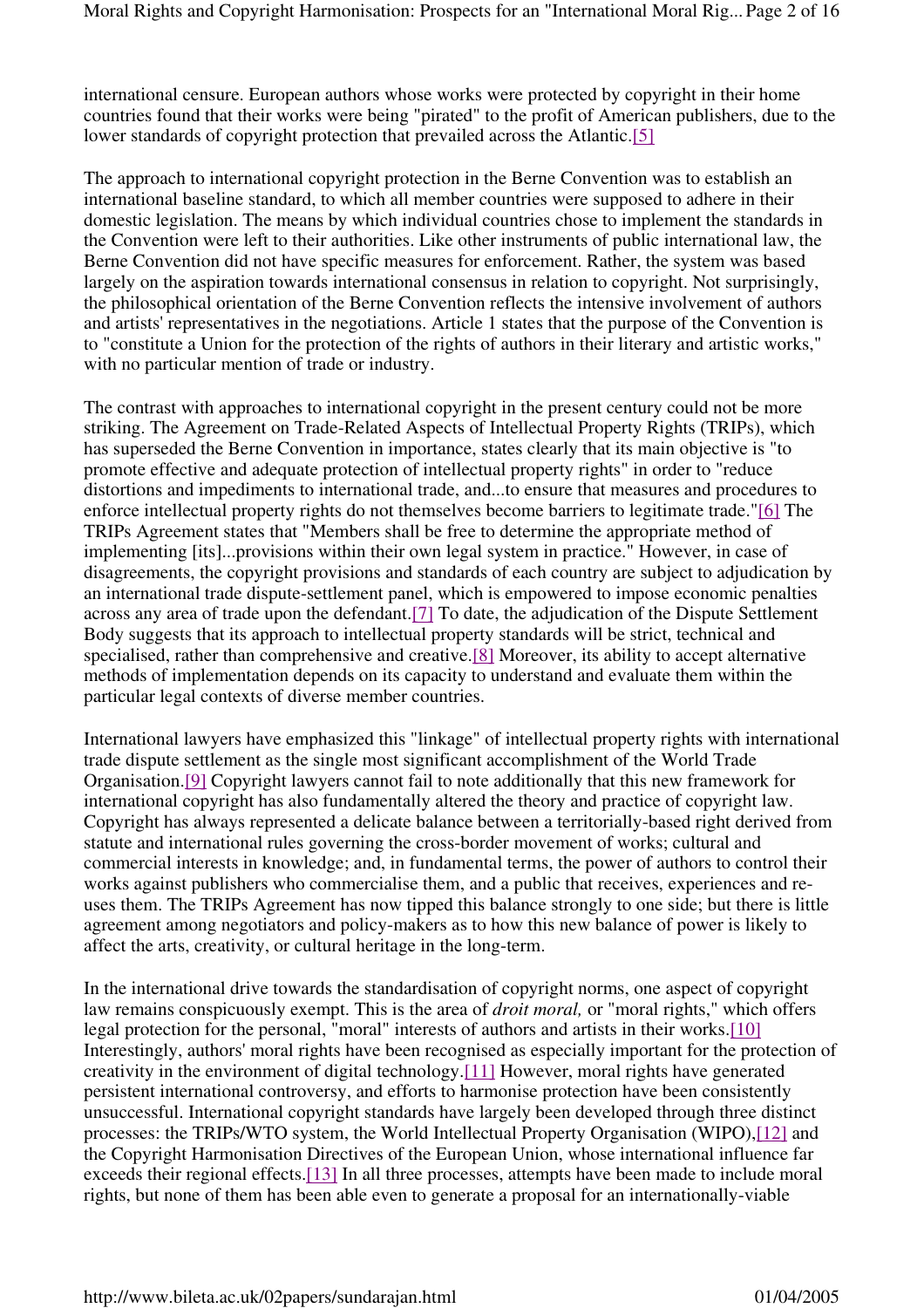standard.

This paper examines the treatment of moral rights in processes of copyright standardisation and harmonisation in the WTO, WIPO, and the EU. It seeks to identify the reasons why it has proven to be difficult to achieve an international standard of protection for moral rights. It goes on to address the question of whether it is desirable for moral rights to be included in the internationalisation of copyright, and if so, how an "international moral right" may be achieved.

The rise of digital technology has made authors' moral interests particularly vulnerable to disregard, infringement and abuse.[14] In the context of a digital environment, the continued relevance of moral rights will depend on the awareness and support of a public that is ever more closely involved in the creative work of authors and artists.[15] The impact of internationalisation on moral rights should therefore be assessed in light of the special opportunities and challenges for creative expression in the Digital Age.

## II. Moral Rights and Globalisation: An Uneasy Alliance

The purpose of copyright law is to protect the interests of creative authors and artists. In the United Kingdom and other countries whose copyright law derives from the common-law tradition, the emphasis of the law is traditionally on the protection of authors' commercial interests. Copyright law is said to provide an economic incentive for certain kinds of creative work.[16]

In contrast, the civil-law traditions of Continental Europe approach authors' rights in a holistic manner. They recognise that a true artist is personally involved in his work, with consequences for him, and for the art-enjoying public, that transcend the realm of purely commercial concerns. Accordingly, their laws provide equally for the protection of authors' commercial and noncommercial interests. In these jurisdictions, the protection of an author's personal interests in his work is accomplished through the legal device of moral rights. The two most widely recognised moral rights are the right of attribution, ensuring that the author is acknowledged as the creator of his own work, and the right of integrity, which allows an author to protest mistreatment or abuse of his work.[17] A third right that is not codified in the Berne Convention, but which is fundamental to the theory of moral rights, is the author's right to determine the circumstances in which his work is first presented to the public, known as the right of "divulgation."[18]

The concept of an artist's personal connection with his work is not, however, limited to the European legal tradition. Commentators who are concerned with authors' moral interests often argue that common-law systems are fundamentally antagonistic to the concept of moral rights;[19] but it is perhaps more accurate to say that the idea of authors' personality interests has developed differently in the common-law world. While the author has been the focus of copyright laws in Continental Europe - reflected, for example, in the terminology of *droit d'auteur* and *Urheberrecht* for "copyright law" in France and Germany - [20] British copyright developed as a publisher's right, leading to an in-built difficulty in prioritising the author over the publisher.[21] Nevertheless, a British judge recognised an author's personal right as early as the eighteenth-century.[22] While this particular precedent was not developed in subsequent case law, some protection for authors' personal interests could be achieved through tort actions, including defamation, injurious falsehood, passing off, and breach of confidence.[23]

Moral rights found their way into international copyright parlance when they were incorporated into the Berne Convention at the 1928 Rome revision conference.[24] When Canada passed moral rights provisions into its copyright law in 1931, it pioneered the inclusion of moral rights legislation within the framework of common-law copyright.[25] The presence of moral rights in copyright law is deeply significant for this branch of commercial law.

Moral rights are representative of social values concerning authorship, creativity and artistic work.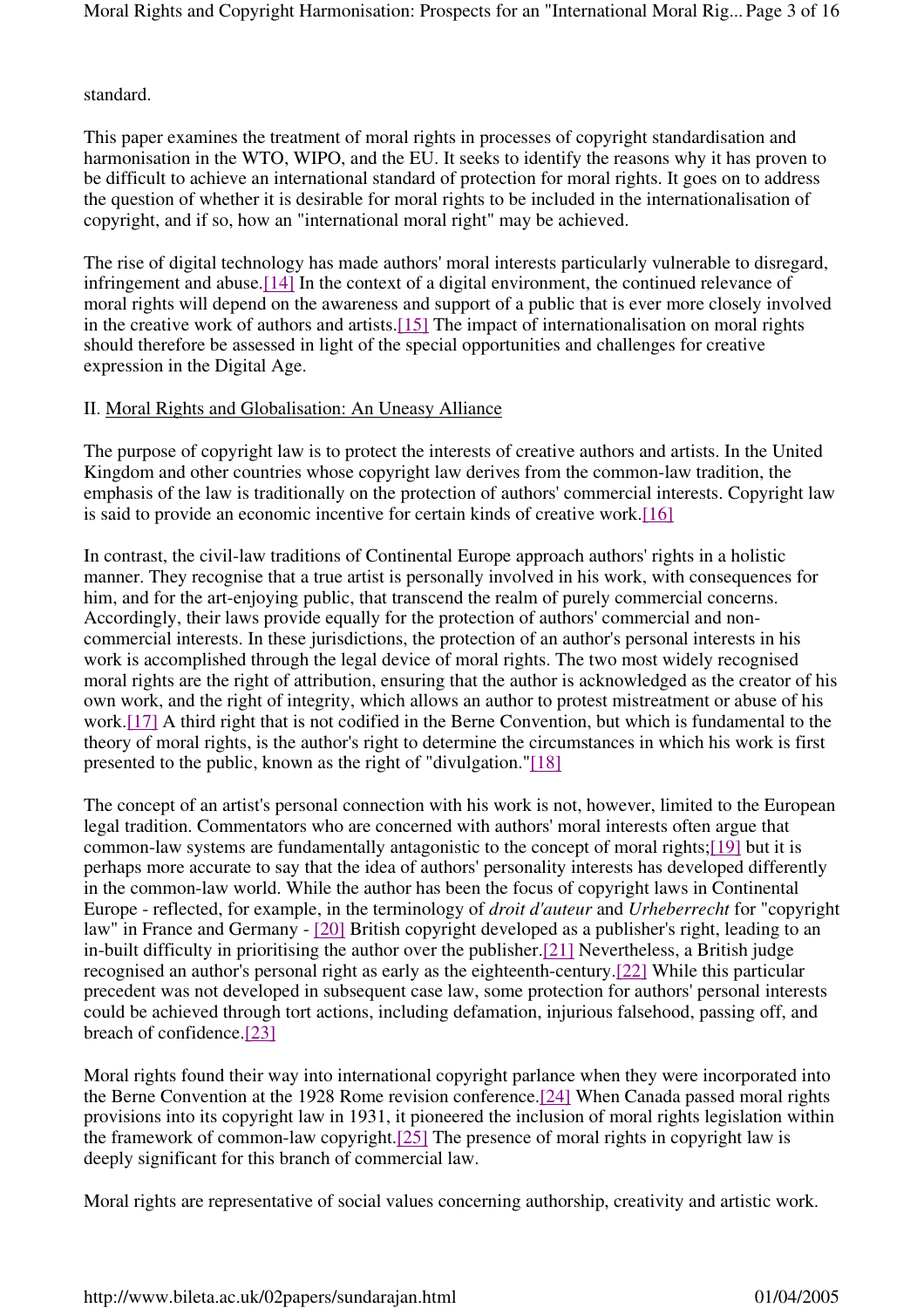They are based on a belief that artistic creation is something more than an attempt to earn a livelihood. The creative act results in a special relationship between the creator and his work. Both the creative impulse and the work are of value to society; through his work, the artist provides an important service to society. By recognizing these aspects of artistic life, moral rights bring a cultural focus to copyright law. They allow copyright to balance more effectively the diverse and potentially opposing interests involved in creating, publicising, experiencing, and using an artistic work.

Although moral rights were introduced into the Berne Convention in 1928, they have not subsequently been dealt with directly in international processes for harmonising or standardising copyright law. However, moral rights have in a sense become "internationalised" through a different dynamic. Although moral rights originate in the culture of Western Europe, and are traced by current scholars to the historical currents of European Romanticism,[26] the doctrine has proven to be remarkably adaptable. Moral rights provisions have been adopted in the copyright legislation of most countries in the world, including the developing countries of Asia and Africa, some of whom are common-law influenced jurisdictions, and the "transitional" countries of Central and Eastern Europe, post-socialist jurisdictions that identify themselves as part of the civilian stream.[27] Over the past decade, Australia, the United Kingdom and the United States - albeit in a highly reserved and ambiguous manner - have also adopted moral rights statutes, though the implementation of moral rights in at least the last two of these common-law jurisdictions is quite imperfect.[28]

The solid presence of moral rights on the international copyright scene suggests a degree of international consensus that moral rights should be protected. While the details of moral rights provisions may vary considerably between jurisdictions from different legal traditions and at different levels of development, almost every country seems to recognise the protection of moral rights in principle. It is interesting to note that acceptance of moral rights is in fact much wider than international agreement on intellectual property rights that have actually been included on the agenda of internationalisation, for example, certain kinds of patent rights.[29]

It seems that the potential for internationalising moral rights - or, at the very least, harmonising them - is substantial. Given this situation, why have they not been an area of active development in the WTO, WIPO, or EU processes?

Three considerations may begin to provide an answer to this fundamental question. First, although most common-law countries have adopted moral rights provisions, the tensions between copyright and authors' rights systems have not disappeared. The persistence of conceptual differences about the appropriate form of copyright law is apparent in the incomplete and unsatisfactory codification of moral rights in common-law systems. For example, recent British provisions are rendered largely ineffective by comprehensive exceptions and stipulations on waivers.[30] In the United States, which has adopted the sketchiest of all international provisions on moral rights, this situation is compounded by a constitutional framework for copyright protection which specifies that a public right of access must be weighed heavily against the individual rights of authors.[31]

A second and widely-acknowledged reason for hesitation about moral rights has been a degree of concern about their economic effects. Here, too, the common-law countries have been most fearful about the practical consequences of introducing protection for moral rights into systems that traditionally emphasize economic rights. In the United States, a powerful film lobby succeeded in persuading the American government not to enact moral rights protections that might lead to problems with the distribution of movies.[32] A similar situation in the United Kingdom leads Cornish to comment that British moral rights represent "a highly pragmatic outcome," in which "the pressures of interest played a noteworthy part."[33] It is true that the European tradition of strong moral rights protection suggests that the dire consequences anticipated in the common-law countries are unlikely to follow. Nevertheless, the legal treatment of authorship in the common-law countries is deeply entrenched, and change creates a new uncertainty.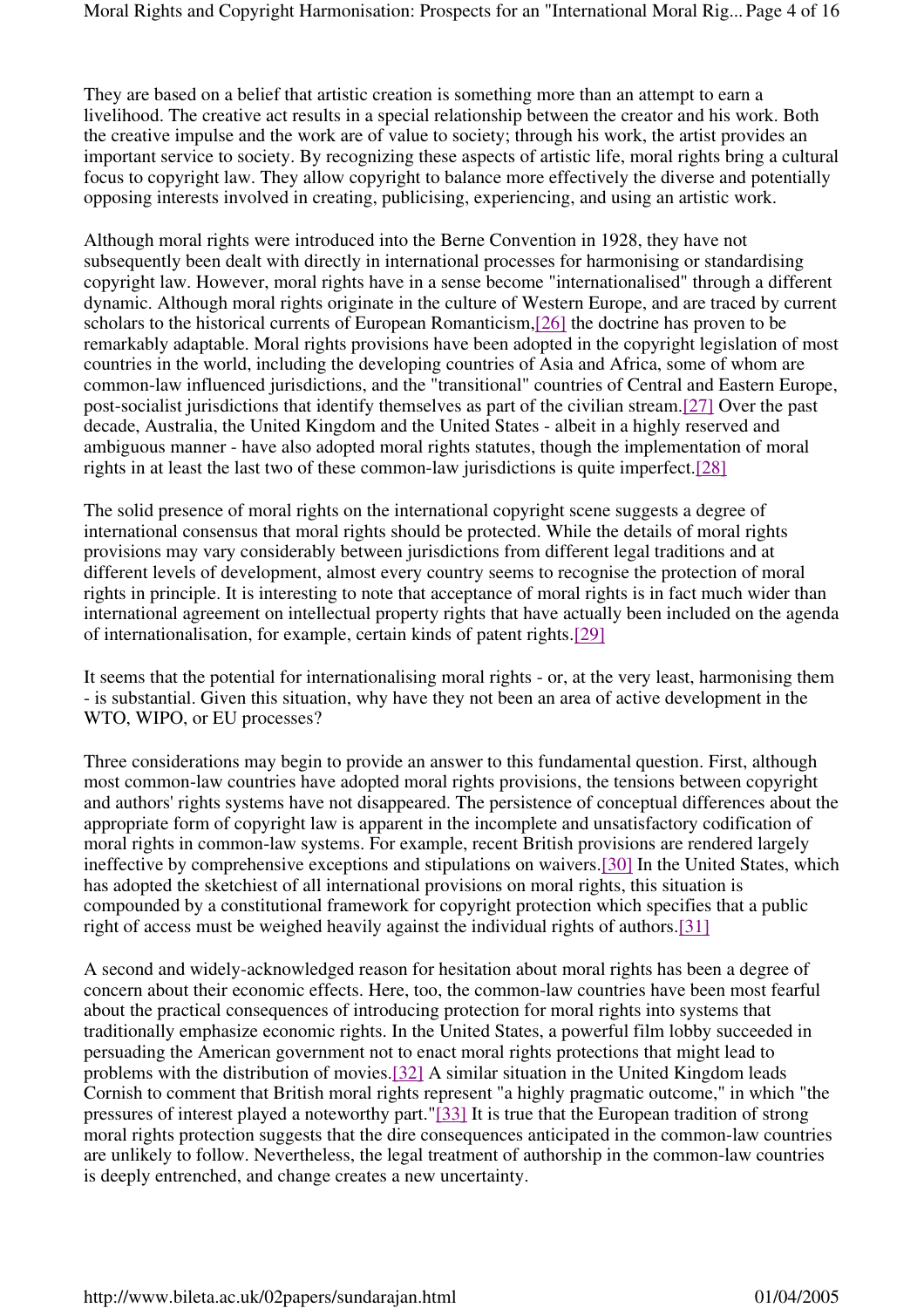A third and deeper reason underlying the exclusion of moral rights from international harmonisation efforts may have to do with a fundamental incompatibility between the philosophy of moral rights and the commercial thrust of the international copyright regime. The TRIPs Agreement explicitly brings copyright into the framework of international trade, and it specifies that consistently high standards of copyright protection are viewed as a basic component of a successful trade regime. Similarly, the latest EU directive on Copyright in the Information Society specifically identifies the role of copyright in consolidating the Internal Market.[34] Copyright harmonisation in the EU, and standardisation in TRIPs, are primarily commercial undertakings, whose main purpose is to facilitate the free flow of information, knowledge and culture across borders for economic purposes. They are based on the principle of reducing the costs and inconveniences arising out of inconsistent standards of protection in different jurisdictions.

Moral rights present an uncomfortable contrast to this strong commercial drive. The avowed goal of international processes is to accelerate the commodification and commercialisation of knowledge in order to improve the economic power of cultural industries. Moral rights are concerned with protecting authors and their works; through them, moral rights protection aims to make a larger contribution to the preservation of cultural heritage and the encouragement of creativity. In the guise of global copyright, the individual author is in a sense pitted against international forces as powerful as any empire of the past. Moral rights attempt to provide shelter from this strong international current.

In these circumstances, is it necessarily disadvantageous for moral rights to be excluded from globalisation? Indeed, there are clear benefits to maintaining a separate regime for moral rights: both the extent of the rights and the procedures they involve remain flexible, with their precise shape ultimately determined by domestic policy concerns. Moral rights oppose trends towards cultural homogeneity that may be encouraged by the drive towards uniformity in the legal and regulatory treatment of culture.

An example serves to illustrate this point. Like any other regulatory framework, Western copyright law entails the prioritisation of certain interests over others according to its underlying cultural models. For example, it is a basic requirement of Western-style copyright protection that a work must be "fixed" in a permanent form before it is eligible for copyright protection. This "ideaexpression dichotomy" automatically excludes works of oral culture from copyright protection. In many societies, however, oral works are an important part of cultural heritage. In these and other ways, a uniform approach to copyright around the world may prove to be ill-suited to the diversity of international cultures and levels of economic development.[35]

Unfortunately, the costs of maintaining a separate approach to moral rights are substantial. Since there is little international pressure to maintain strong protection of moral rights, they may come to be perceived as less important than economic rights. This loss of prestige could even translate into open neglect in many countries. Moreover, the failure to negotiate an international standard of protection for moral rights allows an ongoing situation of lack of clarity and commitment to authors' moral interests to continue indefinitely at the international level.

In fact, moral rights issues have infiltrated their way into international copyright negotiations. A consideration of their treatment in the WTO, WIPO and EU processes reveals that they are not absent from the international copyright regime. Rather, they are an important source of unresolved tension and inconsistency.

## III. Moral Rights and Ambiguity in the TRIPs Agreement

The TRIPs Agreement has replaced the Berne Convention as the primary instrument of international copyright law. While the TRIPs Agreement has superseded Berne in importance, it has not actually replaced the copyright provisions of the earlier Convention. Rather, Article 9.1 of the TRIPs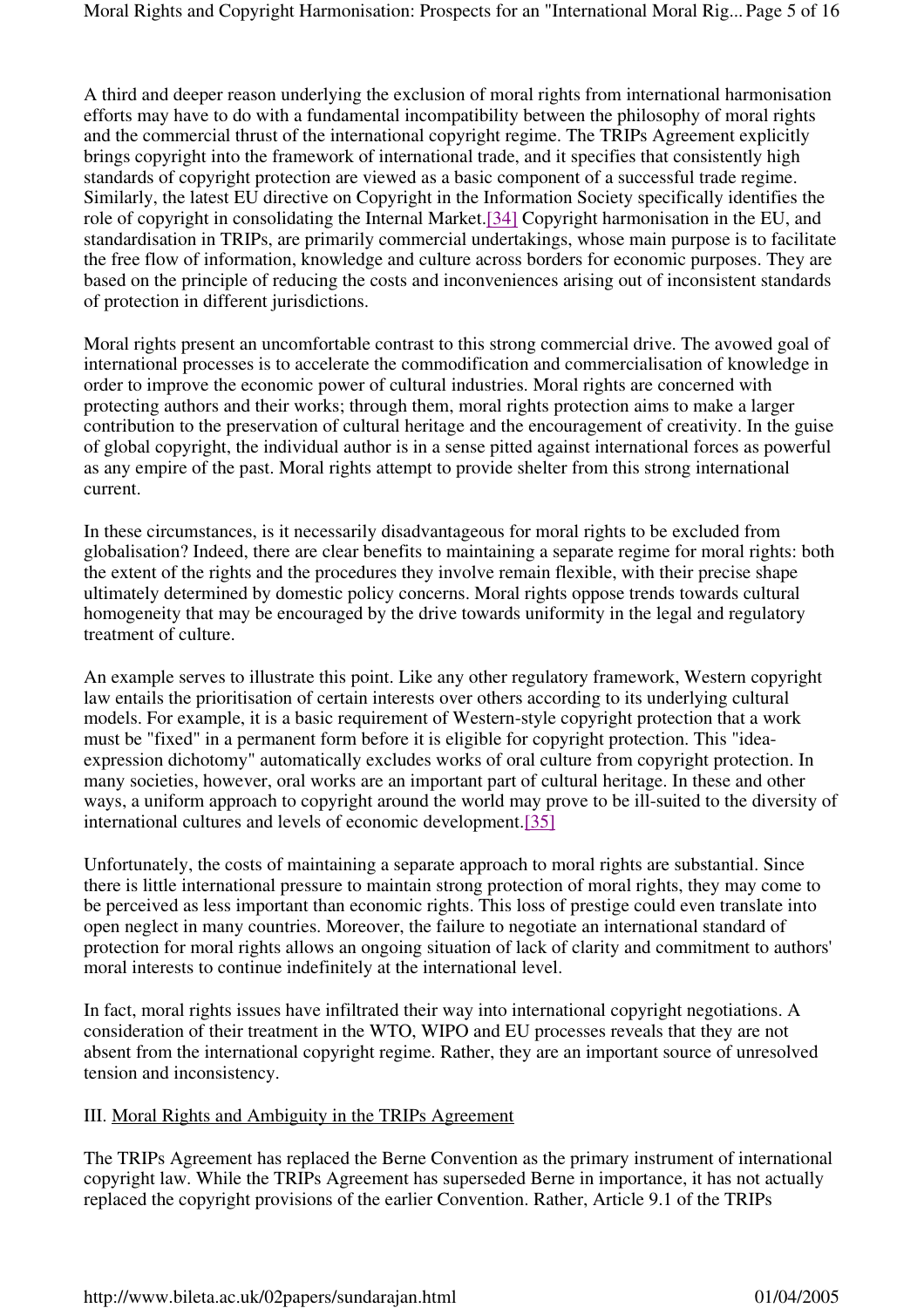Agreement incorporates the substantive provisions of the Berne Convention.[36]

Among other provisions, Article 9.1 also includes the moral rights protections of Article 6*bis* of the Berne Convention. However, an unusual formula is reserved for incorporating moral rights, alone. Article 9.1 of the TRIPs Agreement states:

Members shall not have rights or obligations under this Agreement in respect of the rights conferred under Article 6*bis* of... [the Berne] Convention or of the rights derived therefrom.

The effect of this provision is, quite simply, that the general dispute settlement mechanism of the TRIPs Agreement will not apply to moral rights. This means that the WTO Dispute Settlement Understanding cannot be invoked to protect moral rights,[37] and that any other procedures relating to the implementation of intellectual property rights or their enforcement through the Council for TRIPs will also not apply to moral rights.[38] Member countries cannot expect to claim violations of the moral rights of their authors within the TRIPs system.

So central to the TRIPs Agreement is the enforcement of intellectual property standards through the Dispute Settlement Understanding of the WTO, that the exclusion of moral rights from dispute settlement procedures has led many observers to conclude that moral rights are effectively excluded from TRIPs.[39] However, this assessment may not be entirely accurate. Surely the inclusion of Article 6*bis* in the TRIPs Agreement, in whatever form, indicates some degree of awareness of authors' moral rights. What is certain is that the failure to make moral rights "enforceable" through standard measures that apply to all other intellectual property rights in the Agreement indicates a lack of commitment among trade negotiators.

The recognition of moral rights in the TRIPs Agreement, if only in the "softest" kind of international formulation, does appear to have generated an uneasy sense of obligation towards these rights internationally. For example, the United States, which of all countries was perhaps most opposed to creating an international moral right through TRIPs, found itself pressured into a reassessment of its own treatment of authors' moral interests, even under the limited inclusion of Article 6*bis.* At the time of joining the Berne Convention in 1989, it had argued that sufficient protections for moral rights could be found in American common law.[40] Nevertheless, in 1992, it adopted a Visual Artists' Rights Act which explicitly offered protection for the moral rights of visual artists, somewhat discrediting its earlier claims to an adequate moral rights regime.[41]

#### IV. The WIPO Treaties: A New International Guideline?

With the creation of the TRIPs Agreement, copyright moved out of the United Nations framework - WIPO is a specialist agency of UNESCO - and into the international trade regime. This shift in the international development and administration of intellectual property rights has left WIPO in an ambiguous position. WIPO is no longer the primary forum for international intellectual property law. However, it has accumulated unparalleled expertise in this area. Indeed, the success of the TRIPs system, particularly in its early years and among developing jurisdictions, may depend partly on its ability to maintain close ties with WIPO, exploiting its accumulated wealth of knowledge, and seeking its support for WTO initiatives.[42] An agreement between WIPO and the WTO, concluded in 1995, emphasizes the importance of a "mutually supportive relationship," based on "cooperation."[43] It suggests that the future role of WIPO in the international intellectual property arena will mainly involve research, the provision of information about intellectual property law, and technical assistance for law reform in the developing world.[44] This new role for WIPO seems to be supported in the TRIPs Agreement, itself, where Article 68 specifies that it is an important function of the Council for TRIPs to establish a working relationship with WIPO. Given these considerations, any progress on moral rights through WIPO may act as an important influence on the future development of the TRIPs Agreement, or at the very least, as a counterweight to its restrictive treatment of moral rights.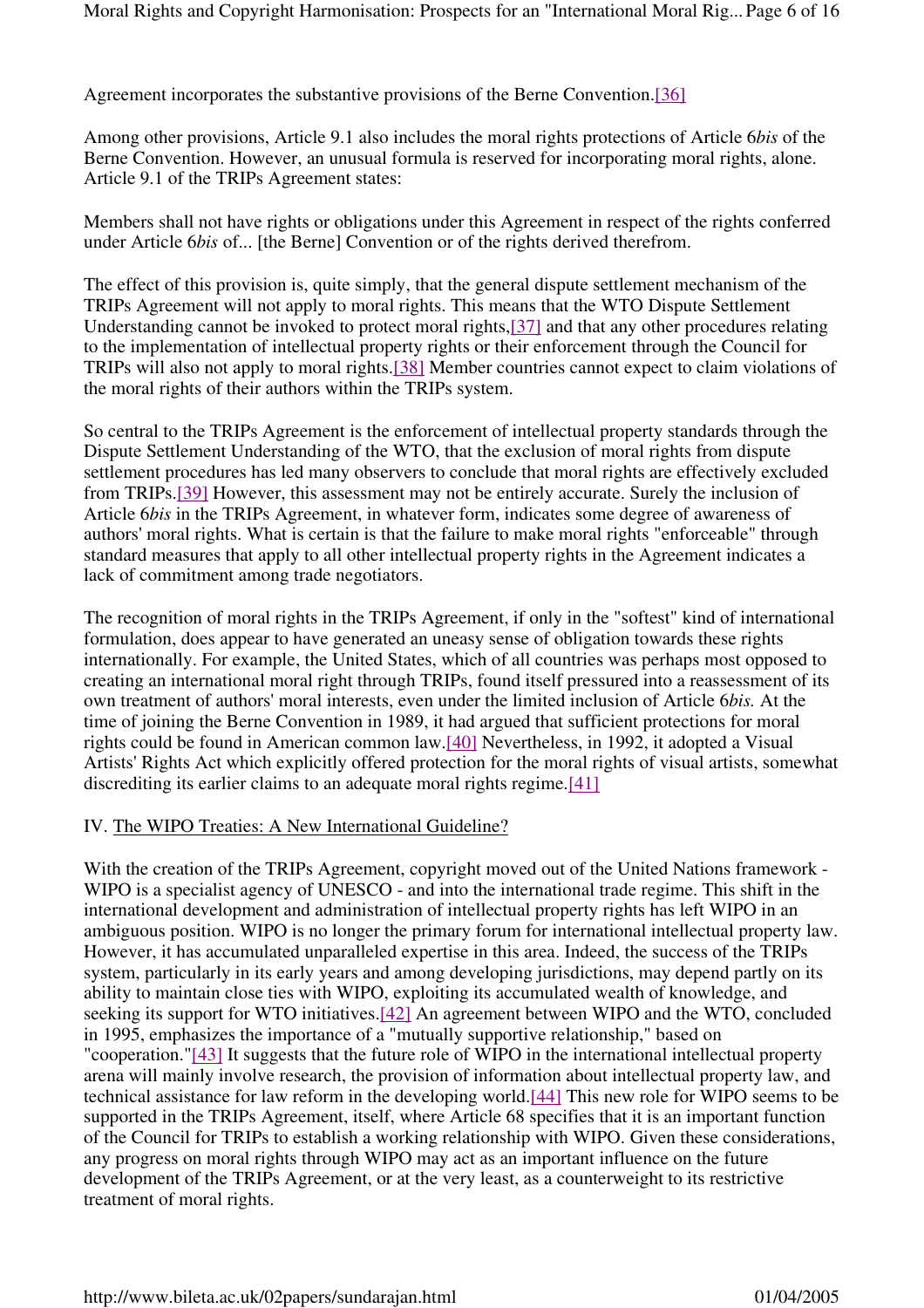In spite of the apparent subordination of WIPO to the WTO, WIPO has nevertheless continued to generate new rules on intellectual property. In 1996, it finalised two important new treaties, the WIPO Copyright Treaty, and the WIPO Performances and Phonograms Treaty.[45] The WIPO treaties may not have the same international force as TRIPs; however, they can provide influential guidelines on legal reform in the area of intellectual property rights, and, no doubt, a less coercive approach to law reform. As such, have either of the WIPO treaties attempted to deal with the area of moral rights?

In fact, Article 5 of the WIPO Performance and Phonograms Treaty extends the moral rights recognised in Article 6*bis* of the Berne Convention to performers. The right is nicely adapted to the somewhat different character of performances, as opposed to other works, in the sense that the performer's moral right applies both to recorded and "live aural" performances; fixation *per se* is not required.

The influence of moral rights on the WIPO Copyright Treaty is more difficult to assess. The Treaty does not deal explicitly with moral rights. However, its Preamble points out that it is, in part, a response to "the profound impact of the development and convergence of information and communication technologies on the creation and use of literary and artistic works." Among the measures that address this particular issue is Article 8, which protects a "right of communication to the public."

### Article 8 provides:

[A]uthors of literary and artistic works shall enjoy the exclusive right of authorizing any communication to the public of their works, by wire or wireless means, including the making available to the public of their works in such a way that members of the public access these works from a place and at a time individually chosen by them.

The right of communication to the public, along with the right of reproduction, is one of the fundamental economic rights of the author. It has traditionally served to protect works that are disseminated to the public through non-material representations, such as dramatic or musical performances.[46] The character of the right is reflected in its French name, the right of "*représentation.*"[47] With the growth of digital reproduction technologies and technologies of instantaneous communication, the scope of the communication right has become much broader. The language of Article 8 clearly attempts to incorporate dissemination through broadcasting, cable and satellite technologies, and, of course, the Internet. The purpose of the Article is clearly to update the author's right of communication for the "Digital Age."

Article 8 does not make explicit reference to moral rights. However, its resemblance to the moral right of "divulgation," or first publication, is striking. The right of communication in Article 8 aims to protect the economic gains to the author from the dissemination of his work through modern technologies. However, does it not also emphasize the author's right to present his work to the public as a matter of personal choice, whether it is a question of professional integrity or personal privacy?

The idea that an author should be able to determine the conditions in which his work first appears before the public is fundamental to moral rights theory. Indeed, it lies at the origin of both the author's economic and moral rights. As Claude Colombet points out:

C'est le droit de divulgation qui, chronologiquement, précède les autres, car c'est à partir de son exercice que l'oeuvre, arrachée à son auteur, entre dans le circuit économique, devient un bien patriomonial sur lequel pourront s'exercer les autres attributs, tant moraux que pécuniaires, du droit d'auteur.[48]

If, indeed, Article 8 of the WIPO Copyright Treaty can serve the purpose of helping authors to cope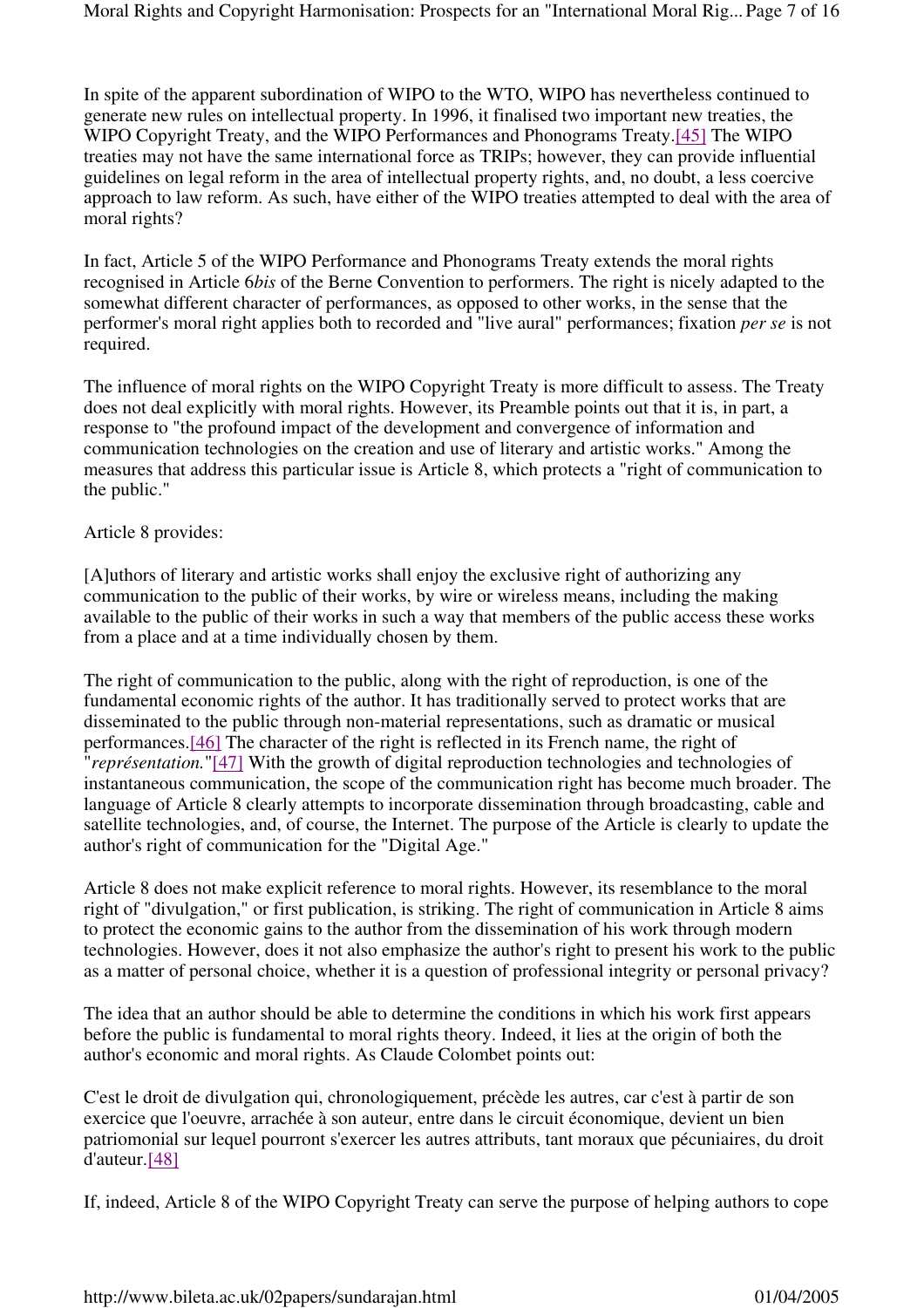with the erosion of their moral interests in the digital environment, it is disappointing that the right of divulgation should not have found expression alongside the right of communication. In the "Digital Age", it has become especially difficult to separate the moral from the material concerns of authors. [49] The right of communication seems to imply some recognition that authors' moral interests are at stake as never before in the environment of new technology.

### V. Moral Rights and European Copyright Harmonisation: Unfulfilled Promise

In contrast to both the WTO and WIPO, the European Union copyright harmonisation process involves a much greater potential for developing a Europe-wide appreciation of moral rights. The most powerful members of the EU, France and Germany, are also the heartland of moral rights doctrine.[50] American objections to moral rights at the WTO resulted in a half-hearted treatment in the TRIPs Agreement. However, the United Kingdom, Europe's only common-law jurisdiction, has perhaps been more prepared to adapt to a changing copyright landscape, at least in principle, by adopting legislative protections for moral rights. The treatment of moral rights in the UK Copyright, Designs and Patents Act of 1988 leaves much to be desired; but their presence in British copyright, for the first time in the history of UK legislation, is itself an important sign of progress.[51]

An additional factor that may make the EU a better candidate for the development of an international moral rights standard is the role of adjudication. At the WTO, moral rights are excluded from the adjudicative capacity of the Dispute Settlement Body. In the EU, however, the European Court of Justice is a strong force to be reckoned with in issues arising out of the trans-border movement of intellectual property. For example, in the seminal *Phil Collins* judgement of 1993, the court asserted that moral rights, with particular emphasis on the integrity right, were included in a Europe-wide regime for the protection of copyright.[52]

It is also worth noting that the European concept of legal harmonisation should be distinguished somewhat from the philosophical orientation of the WTO. This subtle difference in character may involve a hidden potential for moral rights. The TRIPs Agreement is perhaps more accurately characterised as an experiment in legal "standardisation" at the international level, rather than "harmonisation" *per se.* The objective of the WTO system is to achieve a uniform level of protection across borders; the nature of the dispute settlement mechanism also lends itself to greater uniformity in standards. While the purpose of European legal harmonisation is to favour freedom of movement across borders in the Internal Market, its attempt is to bring national standards into congruity on a culturally-sensitive basis.[53]

In a 1995 Green Paper on Copyright and Related Rights in the Information Society, the European Commission made a number of statements about the need to include moral rights in the process of copyright harmonisation.[54] It observed:

With the arrival of the information society the question of moral rights is becoming more urgent than it was. Digital technology is making it easier to modify works. The Commission believes there is a need for an examination of the question whether the present lack of harmonization will continue to be acceptable in the new digital environment.[55]

In spite of this commitment at the level of policy, and an apparently more favorable regional environment in which to develop moral rights, the EU has not made significant progress in harmonisation. None of the six copyright harmonisation directives to date has dealt with the problem of moral rights. For example, the Computer Programs Directive explicitly addresses only the economic rights in computer programs.[56] The Term Directive states that it "shall be without prejudice to the provisions of the Member States regulating moral rights."[57] A similar approach is taken in the Database Directive, which specifies that "the moral rights of the natural person who created the database belong to the author and should be exercised according to the legislation of the Member States and the provisions of the Berne Convention...;... such moral rights remain outside the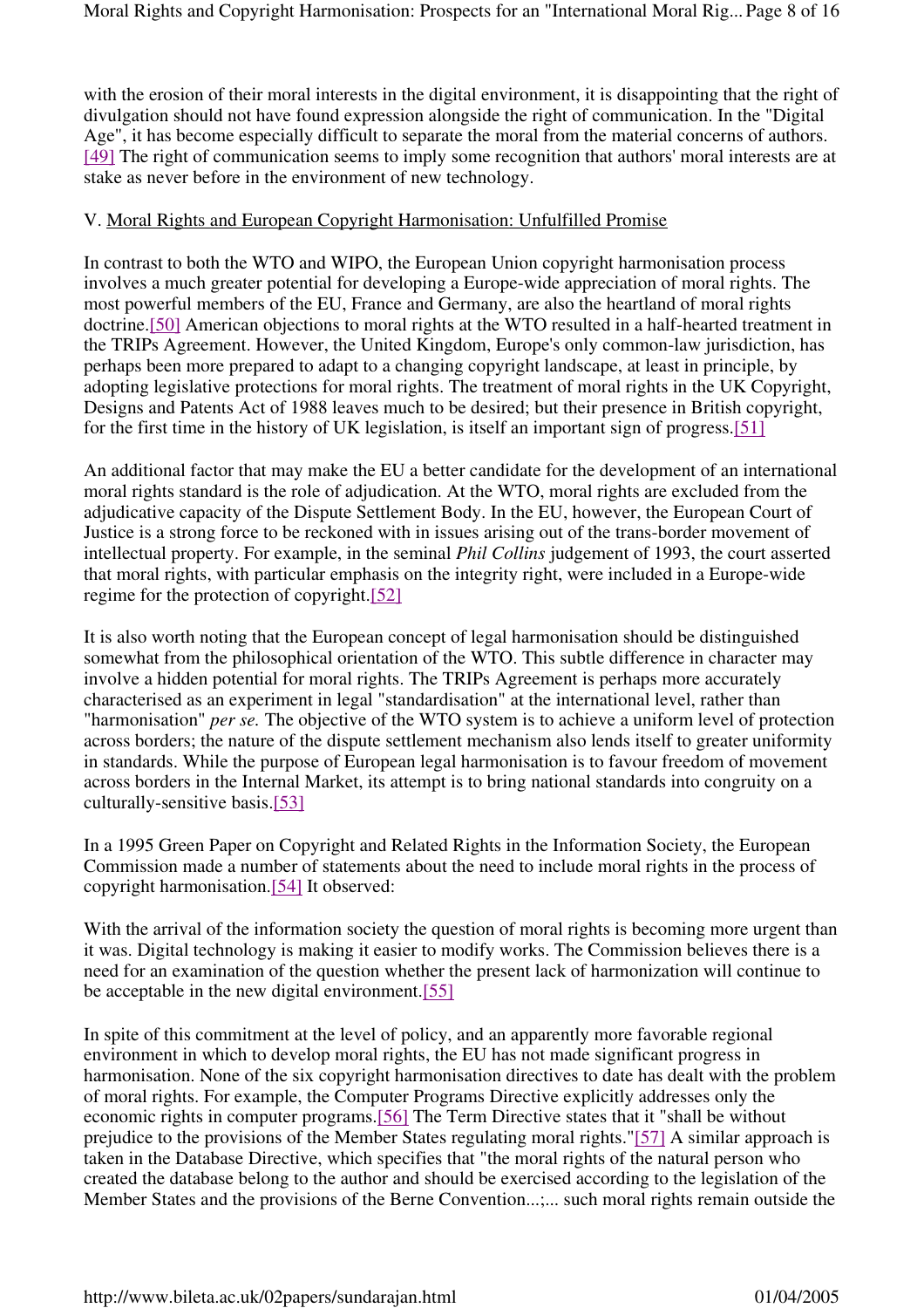#### scope of this Directive."[58]

The latest directive on Copyright in the Information Society is the most ambitious harmonisation initiative to date, and it could have provided an ideal opportunity to address the issue of moral rights. This directive attempts to harmonise the reproduction right - what Michael Hart calls the "very core of copyright law" - as well as the rights of distribution and communication to the public.[59] However, moral rights appear only in Recital 19 of the directive, which provides, in a formula that is uncomfortably reminiscent of Article 9.1 of the TRIPs Agreement:

The moral rights of right holders should be exercised according to the legislation of the Member States and the provisions of the Berne Convention for the Protection of Literary and Artistic Works, of the WIPO Copyright Treaty and of the WIPO Performances and Phonograms Treaty. Such moral rights remain outside the scope of this Directive.[60]

The directive on Copyright in the Information Society is closely based on the WIPO Copyright Treaty. As such, it emphasizes the changing quality of authors' rights in a digital environment, especially in relation to the issue of representation, or communication to the public. Article 3 of the Directive sets out details of the right, including, in broader language than the WIPO Copyright Treaty, an "exclusive right to authorize *or prohibit* any communication to the public... including the making available to the public of their works in such a way that members of the public access them from a place and at a time individually chosen by them [italics mine]." In Article 3.2, the right is explicitly extended to apply to performers in the case of a fixation of their performances, and to phonogram producers in their phonograms. As in the WIPO Copyright Treaty, it seems difficult to divide this digital-era right of representation into neat economic and personal compartments. Indeed, the explicit right of the author to prohibit communication of the work to the public seems, if anything, to make this right even more powerful and significant than it is in the WIPO Treaty.

Despite the greater potential for harmonising moral rights at the level of the EU, the copyright harmonisation directives have not succeeded in confronting the issue directly. Rather, the latest Directive on Copyright in the Information Society seems to grant tacit recognition to an author's moral right of divulgation in the form of an extended right of communication to the public - without, however, identifying authors' moral interests openly. In this approach to copyright, the Directive closely follows the WIPO Copyright Treaty, though its treatment of the communication right is somewhat broader than the WIPO approach.

In terms of the moral rights of attribution and integrity, the European process has not made any progress to date. On the basis of EU policy pronouncements and long-standing European tradition, it seems reasonable to expect a greater degree of openness towards moral rights than may be found in other international fora. The failure of the harmonisation process in this regard is surprising and disappointing.

#### VI. Conclusion: Prospects for an International Moral Right

A consideration of moral rights on the international scene reveals a pervasive dilemma. On the one hand, awareness of authors' moral interests, particularly in the environment of new technologies, appears to be growing. On the other hand, international negotiators seem to have reached a stalemate in their efforts to develop a harmonisation program for moral rights. The controversy over authors' moral interests runs deep. Clarification of this aspect of intellectual property rights at the international level will require the resolution of complex and fundamental conflicts - divergent legal traditions, the appropriate social role of creative authorship, and the very logic of internationalisation, itself.

On balance, it seems that the maintenance of a separate regime for the protection of moral rights, independent of the global trend towards copyright harmonisation, may produce more negative than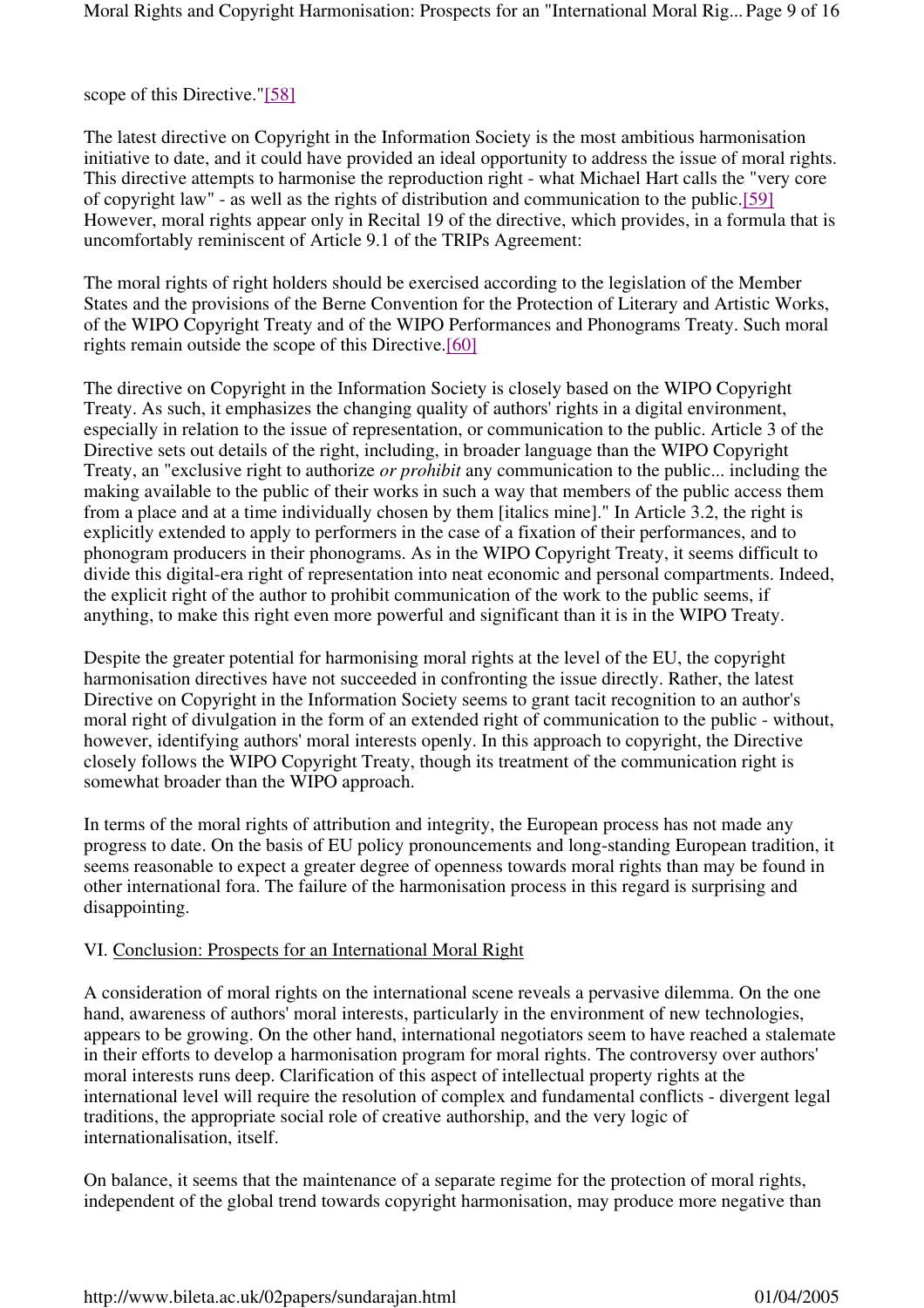positive results. When moral rights do not enjoy a status equal to that of economic rights of authorship, important cultural values fall under attack. Internationalising moral rights would allow them to keep pace with other aspects of copyright. Their presence in international copyright law could also bring a renewed cultural focus to a sphere of regulation that has become almost exclusively commercial and commodity-driven.

While it is beyond the scope of this paper to present detailed provisions for an international moral right, the discussion of international processes to date suggests a framework for developing one. In relation to moral rights, the initial objective of harmonisation should be the achievement of an international baseline standard. The starting point of the harmonisation process should be a high basic standard, as the well-established European principle of "upward harmonisation" might allow, with the possibility of national standards that are both higher than, and different from, the international right. Attribution and integrity rights, as well as the right of divulgation, should be included in a harmonised right. What is equally important, exceptions to moral rights provisions, such as the conditions in which waivers will be allowed, should also be harmonised.[61] In the process of developing a harmonised moral right, the experience of the copyright harmonisation process in the EU may prove to be invaluable. Given its potentially greater cultural compatibility with moral rights protection, the EU should assume leadership and attempt to pioneer progress in this area.

It remains true that the effects of a harmonised international moral right on culture and creativity cannot be fully anticipated. In this regard, harmonization should be approached with caution, and on the basis of careful analysis and adequate research. An international moral right could not only have unforeseen economic effects, but it might also entail ambiguous cultural consequences. Moral rights do come from a cultural environment where the creativity of the individual artist is valued as the ultimate expression of human creativity. This cultural model may not be universally valid, as different cultural traditions may prioritise different kinds of creative expression, favoring communal creativity, not recognising proprietary rights, or - a profound challenge to the right of attribution even assigning special prestige to anonymous artworks.[62] A recent Australian case, in which an artist from an Australian indigenous group vindicated his copyright in spite of his community's disapproval of his individualistic actions, illustrates the kind of confusion that may arise when international standards become the norm in the cultural sphere.[63]

Similar concerns are apparent in relation to the *droit de suite,* a right that allows visual artists to profit from sales of their work after the first sale by the artist, himself, although the artist is not a party to these subsequent transactions. The droit de suite is classified as an economic right,[64] but a personality-based justification is implicit within it: the full monetary value of the work may not be realised in the initial transaction, but the profits of future sellers are surely based on the value of the artistic personality embodied in the work. Like moral rights, the droit de suite, in its own way, has great cultural significance. The European Commission has proposed harmonisation of this right; but the problems with harmonisation are pointed out by David Booton:

[T]he cultural impact of harmonisation should not be overlooked. While the economic influence of the droit de suite is given considerable attention as part of the Commission's attempts to justify its proposal, there is no express consideration of the right's contribution to artistic creation and cultural development in the Member States nor is there any consideration of the effects that implementation of a droit de suite may have on the capacity of Member States to preserve "the balance of creative and artistic activity". If the Community blindly pursues the goal of economic integration without consideration of the cultural impacts of harmonisation, then there is the danger that European copyright law will come to reflect the values of Oscar Wilde's cynic who knew the cost of everything, but the value of nothing.[65]

In spite of the need for caution, there is encouraging evidence that moral rights are seen by many countries as a valid and useful means of protecting culture. The flexibility and range of the doctrine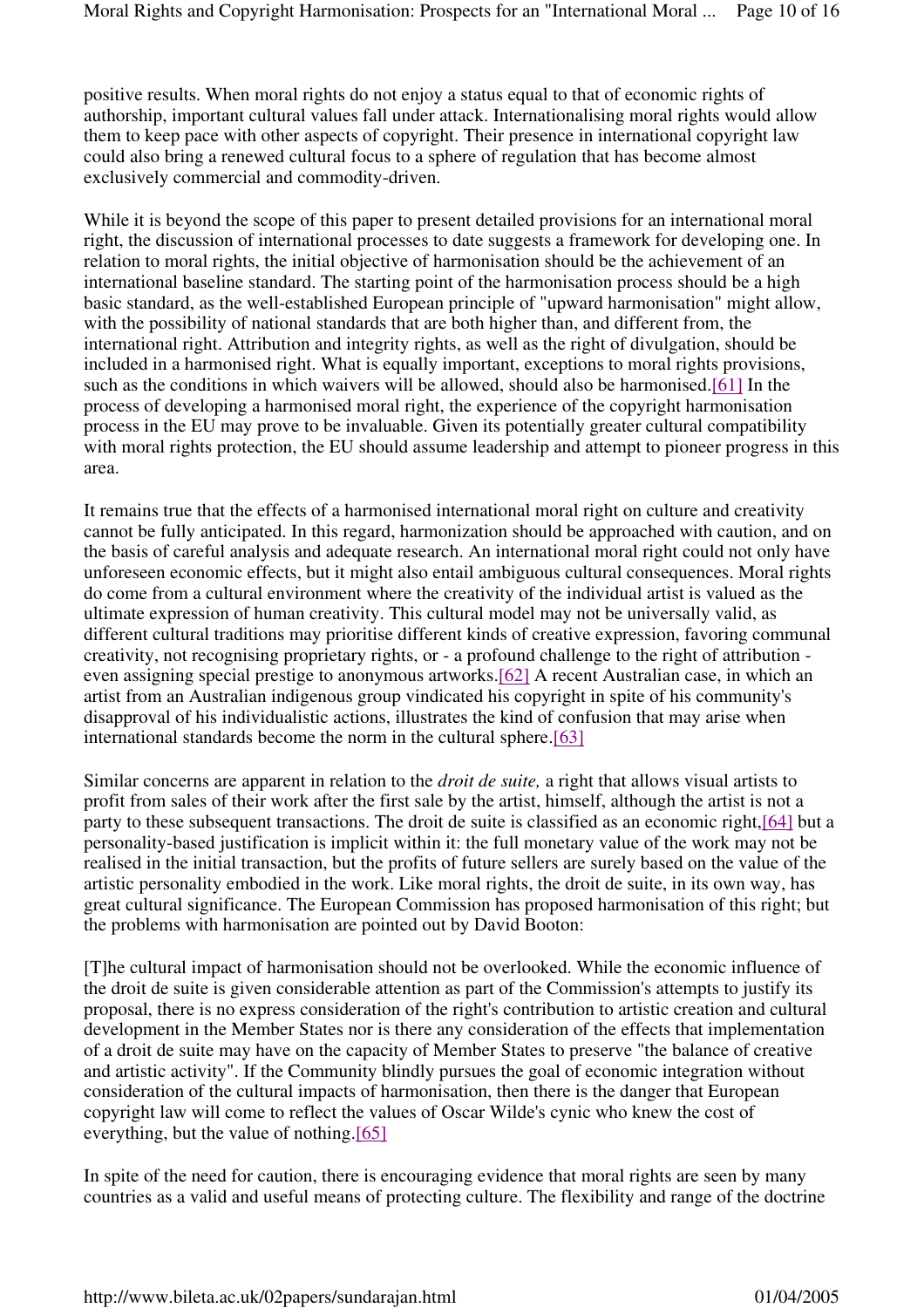has been proven through diverse legislative and judicial treatments. At a time when culture is at once most vulnerable and most vital, every means of helping it to flourish must be fully explored. The challenge of international efforts will be to achieve recognition for moral rights while allowing the doctrine to continue to grow and change as the international legal community becomes ever more diverse.

[\*]BA Hons, LLB, LLM; DPhil Candidate, Oxford Intellectual Property Research Centre, St Peter's College, Oxford University; Boulton Fellow, McGill University.

[1]For example, see Annex 1C to the *Agreement Estabishing the World Trade Organisation,* 15 April 1994, 33 ILM 1197 (entered into force 1 January 1996), online: WTO Homepage (Legal Texts) <http://www.wto.org/english/docs\_e/legal\_e/final\_e.htm> (date accessed: 19 March 2002) (entered into force 1 January 1995), Article 10 [hereinafter TRIPs Agreement]; and the WIPO Copyright Treaty (December 20, 1996), adopted by the WIPO Diplomatic Conference on Certain Copyright and Neighboring Rights Questions in Geneva, Articles 4 and 5 [hereinafter WIPO Copyright Treaty]; WIPO Collection of Laws for Electronic Access, online: < (date accessed: 19 March 2002). Databases are protected through both copyright and a sui generis right in the EU directive on databases: see Directive 96/9/EC of the European Parliament and of the Council of 11 March 1996 on the legal protection of databases (27/03/1996), OJ L77/20, Chapter III, Arts 7-11 [hereinafter Databases Directive]. The EU also protects computer programs as "literary works": see Council Directive 91/250/EEC of 14 May 1991 on the legal protection of computer programs (17/05/1991), OJ L122/42 [hereinafter Computer Programs Directive].

[2]The problems of globalisation in "cultural industries," with a special focus on film, are discussed in detail in S Fraser "Berne, CFTA, NAFTA & GATT: The Implications of Copyright *Droit Moral*  and Cultural Exemptions in International Trade Law*"* (1996) 18 Hastings Comm & Ent LJ 287, 304- 20. See also D Nimmer "Conventional Copyright: A Morality Play" (1992) 3 Ent L Rev 94.

[3]EW Ploman & LC Hamilton *Copyright: Intellectual Property in the Information Age* (Routledge & Kegan Paul London 1980) 1.

[4]9 September 1886, as am, 828 UNTS 221, World Intellectual Property Organisation (WIPO) Collection of Laws for Electronic Access, online: < (date accessed: 26 Feb 2002)[hereinafter Berne Convention]*.* The genesis of the Convention is described by S Ricketson *The Berne Convention for the Protection of Literary and Artistic Works: 1886-1986* (Kluwer Centre for Commercial Law Studies, Queen Mary College London 1987) c 2. Victor Hugo and Turgenev were among the distinguished names involved.

[5]The situation is discussed in detail, with reference to both the United States and various European countries, by Ricketson (above) paras 1.20-24.

[6]TRIPs Agreement (n 1 above), Preamble.

[7]See *Understanding on Rules and Procedures Governing the Settlement of Disputes, Annex 2 to* the *Agreement Establishing the World Trade Organisation,* 15 April 1994, online: WTO Homepage (Legal Texts) <http://www.wto.org/english/docs\_e/legal\_e/final\_e.htm> (date accessed: 19 March 2002) (entered into force 1 January 1995), Article 22 [hereinafter Dispute Settlement Understanding].

[8]An example is provided by the first dispute adjudicated under TRIPs, a conflict over pharmaceutical patents brought by the United States against India. Among other points, India tried to argue that the TRIPs provisions should be interpreted in the light of its special features as a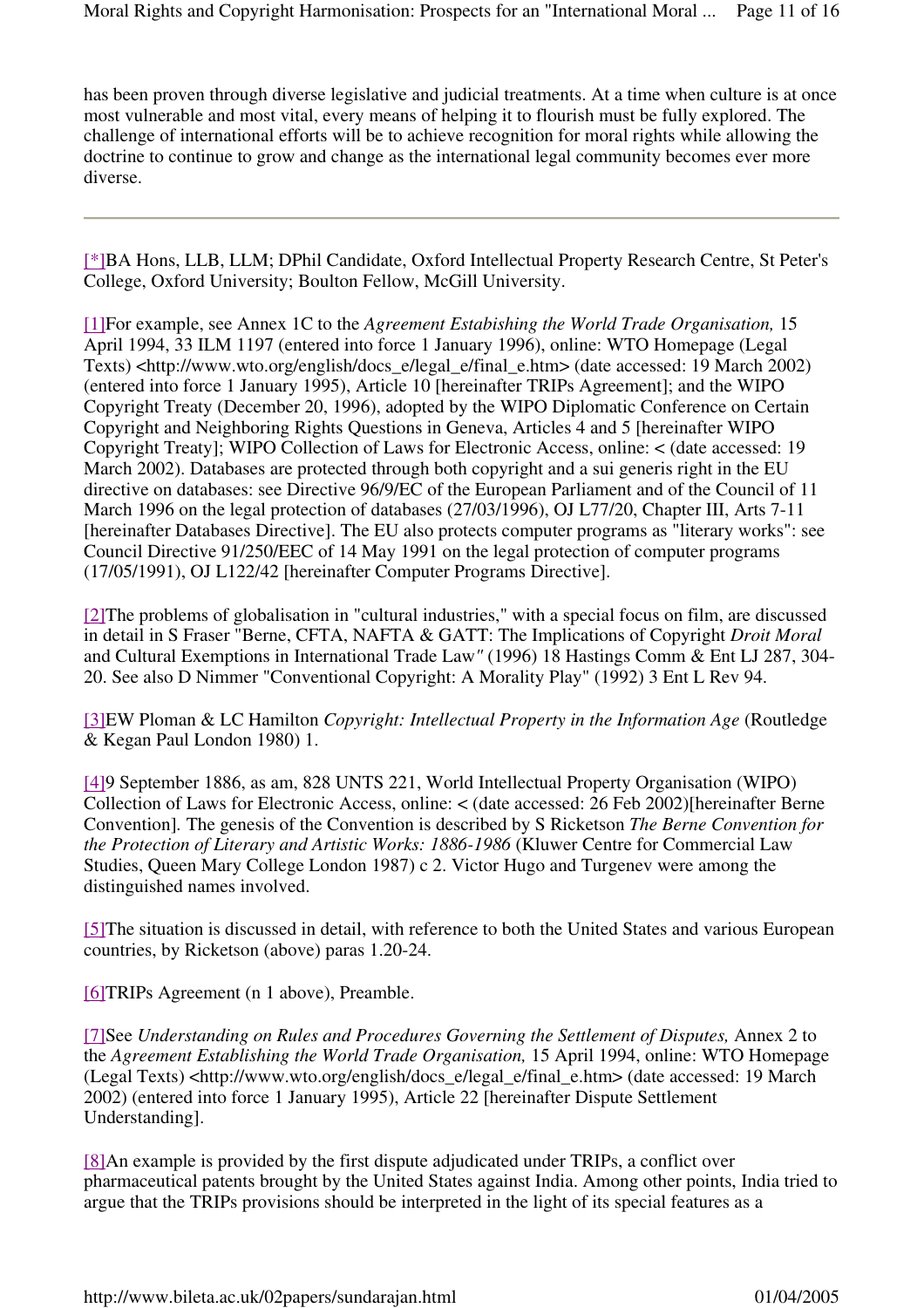developing country. The argument was ignored by the dispute-settlement body, which dealt with the matter in a thoroughly technical manner. See *India - Patent Protection for Pharmaceutical and Agricultural Chemical Products (Complaint by the United States)* (1997), WTO Doc. WT/DS50/R (Panel Report), WTO online: <http://www.wto.org/wto/dispute /distab.htm> (last modified: 31 May 1999).

[9]For example, see RC Dreyfuss & AF Lowenfeld "Two Achievements of the Uruguay Round: Putting TRIPs and Dispute Settlement Together" (1997) Va J Int'l L 275, 294-95. They also argue for leniency in dispute settlement, especially towards developing countries.

[10]Translating *droit moral* into English is problematic; the words moral/*moral* are "false friends" that do not mean precisely the same thing in the two languages. The issue is discussed by Ricketson (n 4 above) para 8.93.

[11]For example, see the discussion in the Commission of the European Communities Green Paper on Copyright and Related Rights in the Information Society (19.07.1995), COM (95) 382 final, VII [hereinafter Green Paper]; or, the Canadian counterpart to moral rights reform, Information Highway Advisory Council *Copyright and the Information Highway: Final Report of the Copyright Subcommittee* (1995), 18-21 [hereinafter Canadian Report].

[12]The most important recent initiatives of WIPO are the WIPO Copyright Treaty (n 1 above), and the WIPO Performances and Phonograms Treaty, adopted by the Diplomatic Conference on December 20, 1996 [hereinafter WIPO Performances Treaty]. Available online: WIPO Collection of Laws for Electronic Access (n 1 above).

[13]The European Union has adopted six copyright harmonisation directives to date: the Computer Programs Directive (n 1 above); Council Directive 92/100/EEC of 19 November 1992 on rental right and lending right and on certain rights related to copyright in the field of intellectual property (27/11/1992), OJ L346/61; Council Directive 93/83/EEC of 27 September 1993 on the coordination of certain rules concerning copyright and rights related to copyright applicable to satellite broadcasting and cable retransmission (06/10/1993), OJ L248/15; Council Directive 93/98/EEC of 29 October 1993 harmonising the term of protection of copyright and certain related rights (24/11/1993), OJ L290/9; Databases Directive (n1 above); and Directive 2001/29/EEC of the European Parliament under the Council of 22 May 2001 on the harmonisation of certain aspects of copyright and related rights in the information society (22/06/2001), OJ L167/10. The directives are all available online through the EU database of Community Legislation in Force, Eur-Lex: < (date accessed: March 19, 2002).

[14]For example, see the discussion in the Canadian Report (n 11 above) 18-21.

[15]The essential role of the public in maintaining the viability of copyright in an environment dominated by digital technology is pointed out by JAL Sterling "Philosophical and Legal Challenges in the Context of Copyright and Digital Technology" (2000) 31:5 IIC 508, 525. The importance of public support for protecting moral rights, in particular, is explored in detail in M Sundara Rajan "Moral Rights in the Digital Age: New Possibilities for the Democratisation of Culture" (Jun 2002) 16 Int'l Rev L, Computers & Tech (forthcoming).

[16]Copyright provides an incentive for work that requires heavy investment - an area that is much emphasized in the Directive on Copyright in the Information Society (n 13 above), for example, at Recitals 2 and 3 - and for work that has mass popular appeal. Copyright theory does not claim to explain the creation of artistic masterpieces.

[17]Moral rights in some jurisdictions - notably, France and countries influenced by French legal tradition - protect other interests, as well. For example, there is a moral right of "withdrawal," which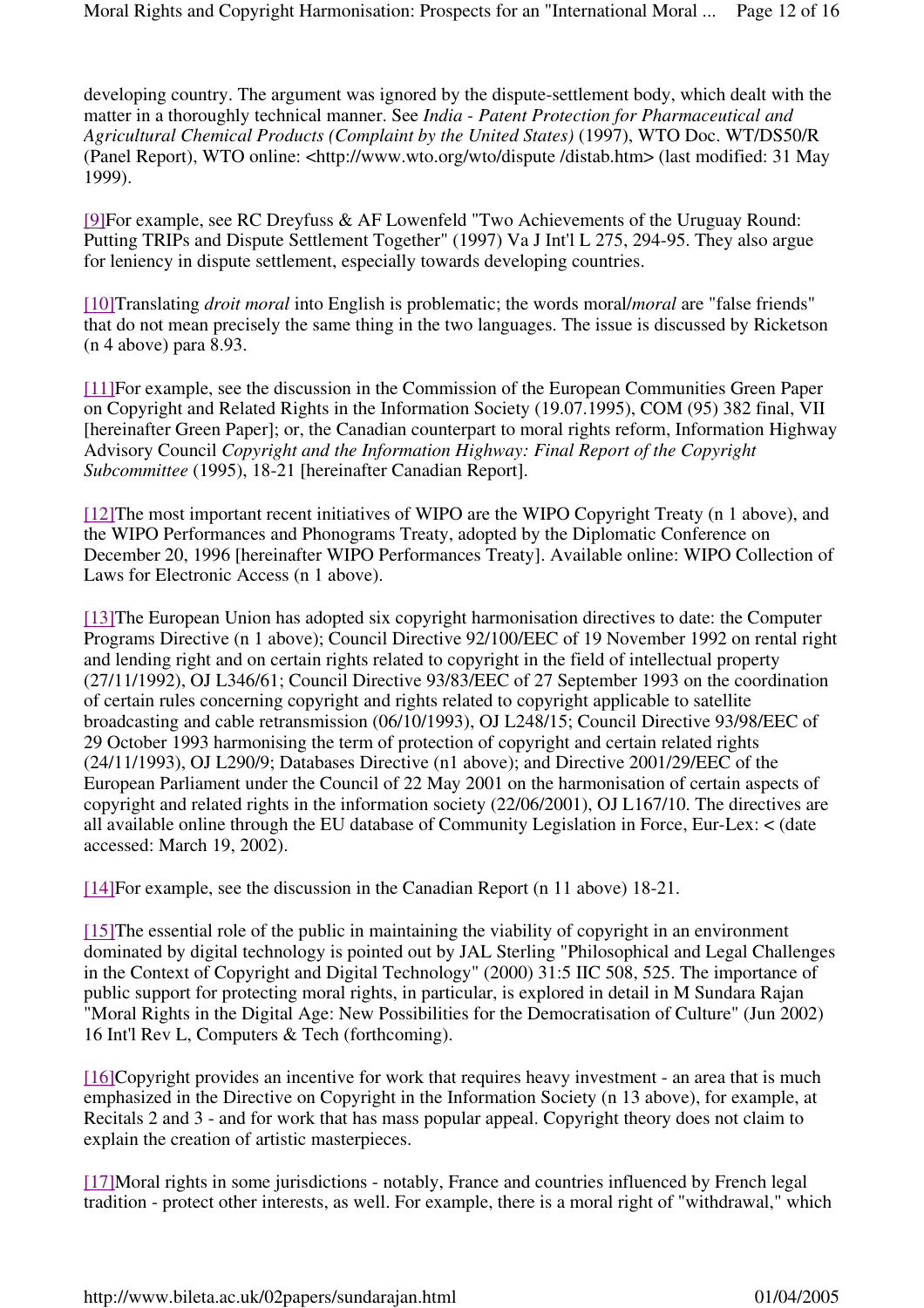allows an author to withdraw copies of his work from circulation on personal grounds, and a right against "vexatious" criticism. The latter right is discussed by G Michaélidès-Nouaros, *Le droit moral de l'auteur: Étude de droit français, de droit comparé et de droit international* (Librairie Arthur Rousseau Paris 1935) para 168.

[18]See Ricketson (n 4 above) para 8.93.

[19]For example, Gendreau refers to the "hostility" of common-law countries towards moral rights: see Y Gendreau "The Copyright Civilization in Canada" (2000) IPQ 84, 89.

[20]Author's right and creator's right, respectively.

[21]For discussion of the origins of British copyright in the eighteenth-century Statute of Anne, see M Rose *Authors and Owners: The Invention of Copyright* (Cambridge: Harvard University Press, 1993)**.** Ploman & Hamilton (n 3 above) 26 observe: "In an extreme form, copyright would be the rights granted to authors of works in order to make possible the transfer of exclusive rights to publishers, without the author having any inherent rights in the intangible property he has created."

[22]The judge was Lord Mansfield, and the case is *Millar* v *Taylor* (1769), 98 Eng Rep 210 (KB); it is discussed in Rose (above) 5, and it also finds mention in G Dworkin "The Moral Right of the Author: Moral Rights and the Common Law Countries" (1995) Colum-VLA J Law & Arts 229, 229- 30.

[23]For a discussion of some of the role of common-law torts in protecting authors' personal interests, see Dworkin (above) 231-37.

[24]The treatment of moral rights at the Rome conference is summarised by Ricketson (n 4 above) para 3.28; moral rights were extended in the 1948 Brussels revision conference to include a provision on the term of moral rights - protected at a minimum until the expiry of economic rights. See Ricketson (n 4 above) para 3.40.

[25]D Vaver *Intellectual Property Law: Copyright, Patents, Trade-marks,* Essentials of Canadian Law Series, with a Foreword by Madam Justice Beverly McLachlin (Irwin Law Concord 1997) 158- 60.

[26]See Martha Woodmansee's seminal study on the issue: M Woodmansee "The Genius and the Copyright: Economic and Legal Conditions of the Emergence of the `Author'" (1984) 17 Eighteenth-Century Studies 425.

[27]Examples include India and Nigeria, discussed in Dworkin (n 19 above) 262-63, and Russia: see Law on Copyright and Neighboring Rights, No 5351-I of July 9, 1993, Article 15, Russian Patent & Trademark Office, online: <www.rupto.ru/ruptoen/law/intel.htm>.

[28]For a detailed critique of the UK provisions, see WR Cornish "Moral Rights under the 1988 Act" (1989) 11:12 EIPR 449; the scope and limitations of Australian moral rights, which represent important progress in Australian law, are considered comprehensively by E Adeney "Defining the Shape of Australia's Moral Rights: A Review of the New Laws" (2001) 4 IPQ 291. In the United States, limited moral rights provisions have been enacted in the Visual Artists Rights Act, exclusively providing protection for the moral rights of visual artists: Visual Artists Rights Act of 1990, 104 Stat 5089, Pub L No 101-650, 17 USCA s101, Title 6, ss 601-610. The ambiguous achievement represented by the Act is discussed by Nimmer (n 2 above).

[29]In particular, the TRIPs provisions dealing with process patent regimes should be noted: see US-India case (n 8 above).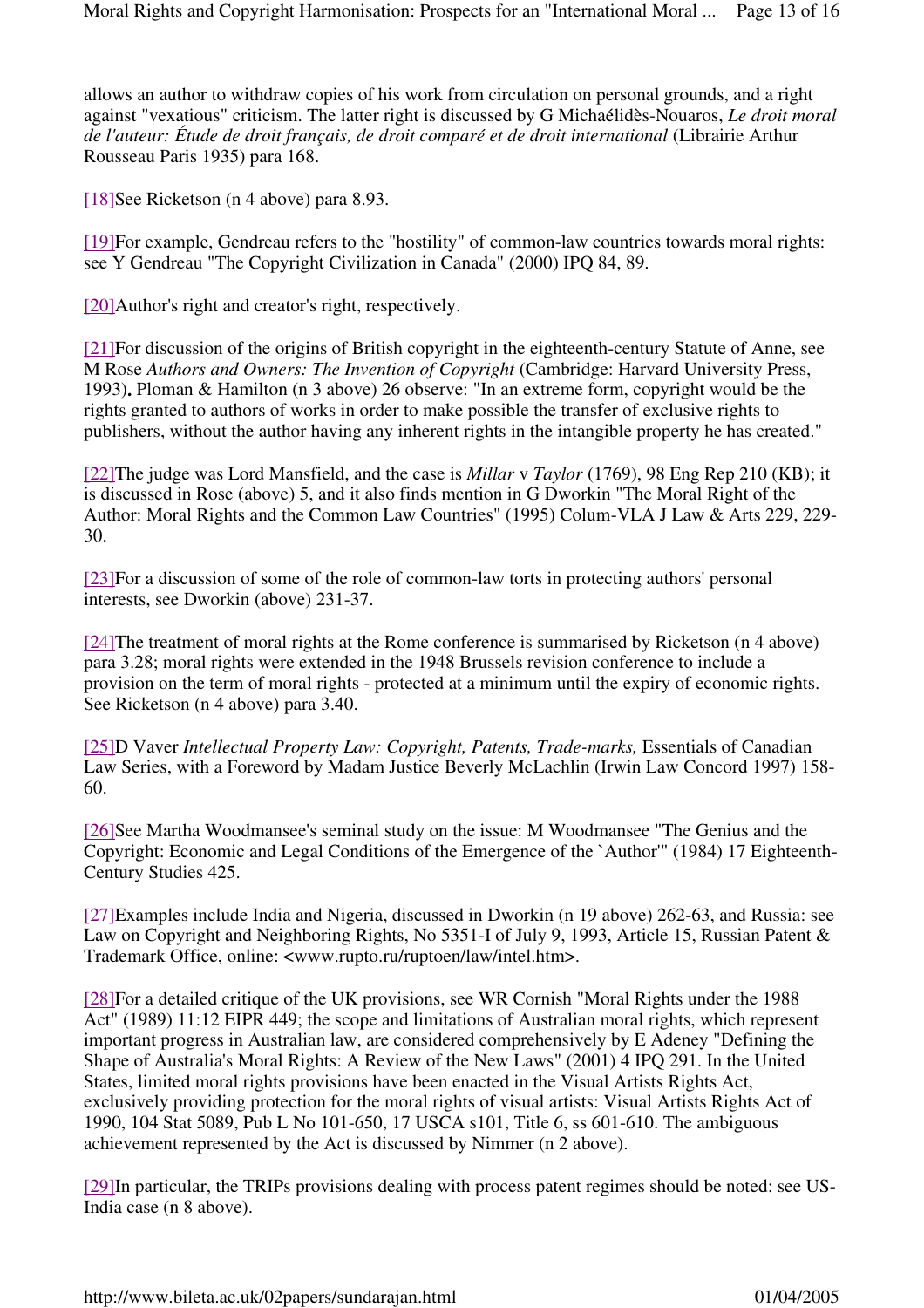[30]See UK Copyright, Designs and Patents Act 1988, c 48, s 87; the significance of the provisions on waiver are dealt with by Cornish (n 28 above) 451-52.

[31]The Constitution of the United States, Article I, Section 8, Clause 8: the purpose of copyright protection is to "promote the Progress of Science and useful Arts." For a discussion of the provision, S Fraser "The Conflict between the First Amendment and Copyright Law and its Impact on the Internet" (1998) 16 Cardozo A & E LJ 1, 12.

[32]This situation is discussed in detail by Nimmer (n 2 above) and Fraser (n 2 above).

[33]See Cornish (n 28 above) 449.

[34]See n 13 above, Recital 1.

[35]For example, this might be the case in relation to the cultures of developing countries and the world's indigenous peoples. For a discussion of the latter situation, see J Tunney "E. U., I.P., Indigenous People and the Digital Age: Intersecting Circles?" [1998] EIPR 335, 335-39.

[36]The TRIPs Agreement incorporates Articles 1-21 of the Berne Convention, and the Appendix on Special Provisions Regarding Developing Countries. Only the procedural aspects of the Berne Union are not included.

[37]See Dispute Settlement Understanding (n 7 above).

[38]See Article 68 of the TRIPs Agreement (n 1 above) on the Council for TRIPs.

[39]For example, Fraser (n 2 above) 314 points out that, "[a]lthough alone amongst all the countries involved in its opposition, the United States managed to have moral rights excluded from the TRIPs Agreement...[T]he United States can continue to avoid the Article 6*bis* requirements of protection of moral rights since the enforcement measures of the WTO will not apply."

[40]A similar argument served for a long time as Britain's explanation for why it had not introduced moral rights legislation. Cornish suggests that US law does achieve a somewhat better standard of protection for moral rights than was available at common-law in England: see Cornish (n 28 above) 449. Nevertheless, the adoption of moral rights legislation in the United Kingdom in 1988 seemed to repudiate this position, however unsatisfactory and incomplete the final provisions may be.

[41]See VARA (n 25 above). The embarrassing contradictions of the US position on moral rights are discussed in detail by Nimmer (n 2 above).

[42]While the WIPO system had its problems, one relatively positive feature was that it had managed to develop a basic level of consensus on intellectual property rights among countries at different levels of development. Developing countries enjoyed a degree of political power in the WIPO system, which was based on UN-style voting procedures, in contrast to their sense of exploitation in the TRIPs process. This point is developed by RL Gana, "Has Creativity Died in the Third World? Some Implications of the Internationalization of Intellectual Property" (1995) 24 Denv J Int'l L & Pol'y 109, 121. A consideration of the negotiating history of the Convention, and of the involvement of developing countries, in particular, supports this view: see Ricketson (n 4 above) 11.1-11.48, 11.103-11.106.

[43]See Agreement between the World Intellectual Property Organisation and World Trade Organisation, Geneva, 22 December 1995; Preamble [hereinafter Cooperation Agreement], online: WIPO Collection of Laws for Electronic Access (n 1 above).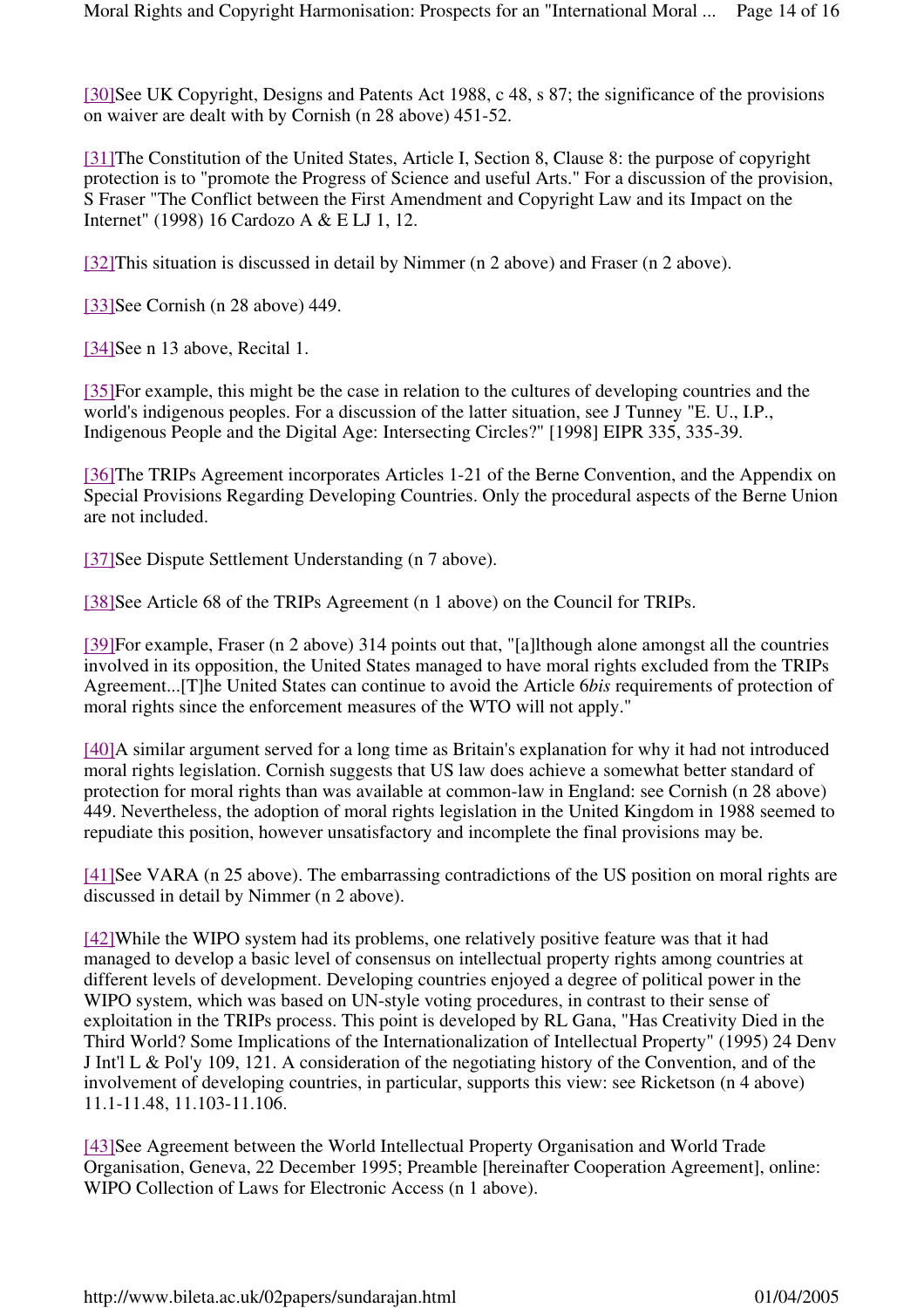[44]Cooperation Agreement (above), Articles 2 and 4.

[45]N 11 above. See WIPO Press Release No. 106, WIPO online: < (date accessed: 19 March 2002).

[46] The right is analysed by Ricketson (n 4 above) para 8.63.

[47]For example, see the discussion of the right in J-M Pontier, J-C Ricci & J Bourdon *Droit de la culture* (2e éd) (Dalloz Paris 1996) para 347.

[48]"It is the right of divulgation which, chronologically, precedes the other [moral rights], for, by its exercise, the work, removed from its author, enters into the economic cycle, and becomes an economic good on the basis of which the other attributes of the author's right, whether moral or economic, can be exercised." C Colombet *Grands principes du droit d'auteur et des droits voisins dans le monde: Approche de droit comparé* (2d ed) (Unesco Paris 1992) 42 (translation mine).

[49]The close relationship between "moral" and economic interests is also noted by Dworkin (n 22 above) 232. He also cites the common law tort of "breach of confidence" as akin to the divulgation right, and some precedents in support of this view.

[50]The doctrine has been part of the natural development of authorship rights in both countries. France is usually identified as the home of the "dualist" school, which grants perpetual protection to moral rights regardless of the term of protection for economic rights, while Germany is associated with the "monist" school, providing an equal term of protection for both. Even this distinction is not entirely clear-cut; see S Strömholm "Droit Moral - The International and Comparative Seen from the Scandinavian Viewpoint" (1983) 14:1 IIC 1,10-12. He shows that the modern understanding of moral rights is a mixture of "French practical solutions" with "German theorizing."

[51]Cornish (n 28 above) 449, expresses the hope that, "in time they will grow the sturdier." The United States continues to rely on the common law for the protection of moral rights, with the partial and controversial exception of VARA (n 25 above).

[52][1993] 3 CMLR 773, para 20-22 (joined cases C-92/92 and C-326/92). The case is also mentioned in the Green Paper (n 10 above)VII, 2.2 (p 66).

[53]For example, see EU Directive on Copyright and Information Society (n 13 above) Recital 11, on the contribution of copyright to "ensuring that European cultural creativity and production receive the necessary resources and...safeguarding the independence and dignity of artistic creators and performers"; and Recital 12 on the importance of copyright in protecting "copyright works and subject-matters of related rights... from a cultural standpoint."

[54]Green Paper (n 11 above).

[55]Green Paper (above), VII, 3 (p 67); see also Sundara Rajan (n 15 above).

[56]Term Directive (n 13 above); for example, see Art 2(3) on economic rights in the situation of an employer-employee relationship, where the employee creates a work.

[57]Green Paper (n 11 above), VII, 2.2. See M Hart "The Proposed Directive for Copyright in the Information Society: Nice Rights, Shame About the Exceptions" [1998] EIPR 169, 169.

[58]Databases Directive (n 13 above), Recital 28.

[59]Hart (n 57 above) 169. Dietz affirms that "the right of reproduction and the right of communication to the public traditionally form the very core of the content of copyright protection":